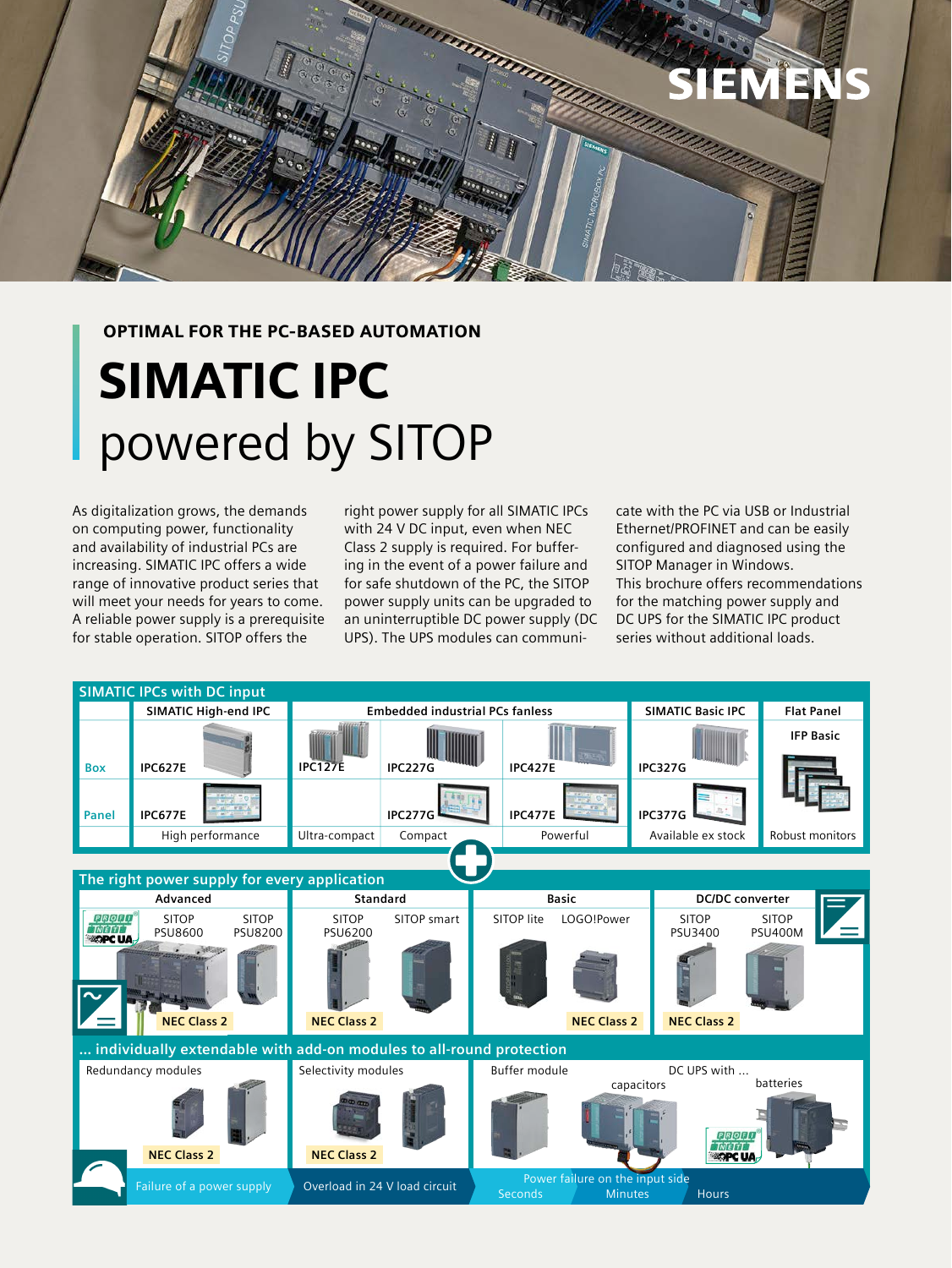

# **24 V DC Power supply**

| <b>SIMATIC IPC</b>                   | Min.<br>input<br>voltage<br>[V] | Max.<br>inrush<br>current<br>[A] | Rated<br>current<br>[A] | Recommended power supply<br>w/o DC UPS         |                                          | Recommended power supply<br>with DC UPS |                                       |
|--------------------------------------|---------------------------------|----------------------------------|-------------------------|------------------------------------------------|------------------------------------------|-----------------------------------------|---------------------------------------|
| (24 VDC)                             |                                 |                                  |                         | Power supply 24 V DC                           | Article no.                              | Power supply 24 V DC                    | Article no.                           |
| <b>IPC127E</b>                       | 19.2                            | 1.8                              | 0.7                     | LOGO!Power 1.3 A<br><b>SITOP PSU6200 1.3 A</b> | 6EP3331-6SB00-0AY0<br>6EP3331-7SB00-0AX0 | SITOP PSU6200 5 A                       | 6EP3333-7SB00-0AX0                    |
| IPC227G                              | 19.2                            | 1.9                              | 1.9                     | LOGO!Power 2.5 A                               | 6EP3333-7LB00-0AX0<br>6EP3332-6SB00-0AX0 | <b>SITOP PSU6200 5 A</b>                | 6EP3333-7SB00-0AX0                    |
| IPC277G (7", 10")                    | 19.2                            | 1.9                              | 1.9                     | SITOP PSU6200 2.5 A                            |                                          |                                         |                                       |
| IPC277G (12", 15",<br>19", 22", 24") | 19.2                            | 5                                | 5                       | SITOP PSU6200 5 A                              | 6EP3333-7SB00-0AX0                       |                                         | SITOP PSU6200 10 A 6EP3334-7SB00-3AX0 |
| <b>IPC327G</b>                       | 19.2                            | 2.5                              | 2.5                     | LOGO!Power 2.5 A                               | 6EP3333-7LB00-0AX0<br>6EP3332-6SB00-0AX0 | <b>SITOP PSU6200 5 A</b>                | 6EP3333-7SB00-0AX0                    |
| IPC377G (12", 15",<br>19", 22")      | 19.2                            | 2.5                              | 2.5                     | SITOP PSU6200 2.5 A                            |                                          |                                         |                                       |
| <b>IPC427E</b>                       | 19.2                            | 6.5                              | 3.4                     | <b>SITOP PSU6200 3.7 A</b>                     | 6EP3333-7LB00-0AX0                       |                                         | SITOP PSU6200 10 A 6EP3334-7SB00-3AX0 |
| <b>IPC477E</b>                       | 19.2                            | 6.5                              | 3.4                     | SITOP PSU6200 5 A                              | 6EP3333-7SB00-0AX0                       |                                         | SITOP PSU6200 10 A 6EP3334-7SB00-3AX0 |
| <b>IPC627E</b>                       | 19.2                            | 13                               | 8                       |                                                | 6EP3334-7SB00-3AX0                       |                                         | SITOP PSU6200 20 A 6EP3336-7SB00-3AX0 |
| <b>IPC627E (5 slot)</b>              | 19.2                            | 13                               | 8                       | SITOP PSU6200 10 A                             |                                          |                                         |                                       |
| <b>IPC677E</b>                       | 19.2                            | 14                               | 8                       |                                                |                                          |                                         |                                       |
| <b>IOT2050</b>                       | 12                              | 1.7                              | 0.5                     | LOGO!Power 2.5 A                               | 6EP3332-6SB00-0AY0<br>6EP3332-6SB00-0AX0 | SITOP PSU6200 5 A                       | 6EP3333-7SB00-0AX0                    |
| <b>IFP</b> basic                     | 20.4                            | 2.5                              | 2.5                     | SITOP PSU6200 2.5 A                            |                                          |                                         |                                       |

24 V DC supply according to NEC Class 2 (max. 100 W)<br>24 V DC nower supply NEC Class 2 not necessary <br>24 V DC nower supply NEC Class 2 not necessary <br>2 see configuration examples on the next page

24 V DC power supply, NEC Class 2 not necessary

| <b>DC UPS</b>           |                         | For brief voltage drops<br>(bridging min. 15 seconds):<br><b>SITOP UPS500S</b>                       | For bridging longer power failures:<br>SITOP UPS1600 (DC UPS module) + SITOP UPS1100 (battery module)        |                                                                                                     |                                                                                                                      |  |
|-------------------------|-------------------------|------------------------------------------------------------------------------------------------------|--------------------------------------------------------------------------------------------------------------|-----------------------------------------------------------------------------------------------------|----------------------------------------------------------------------------------------------------------------------|--|
|                         |                         | SITOP UPS500S:<br>Appr. 8 years service life <sup>1)</sup><br>at 20°C ambient<br>temperature         | SITOP UPS1600:<br>In combination with<br>battery module UPS1100<br>lead or lithium                           | BAT1600 lead battery:<br>Appr. 4 years service<br>life <sup>1)</sup> at 20°C ambient<br>temperature | BAT1600 lithium battery<br>(LiFePO4):<br>Appr. 11 years service<br>life <sup>1)</sup> at 20°C ambient<br>temperature |  |
| <b>SIMATIC IPC</b>      | Rated<br>current<br>[A] | <b>Recommended UPS:</b><br>Maintenance-free DC UPS<br>in capacitor technology,<br>with USB interface | Recommended UPS modules:<br>- OAYO: Signaling contacts<br>- 1AYO: USB interface<br>- 2AYO: Ethernet/PROFINET | <b>Recommended lead</b><br>battery. Bridging time<br>min. 15 min.                                   | <b>Recommended LiFePO4</b><br>battery (Lithium-Ferrite-<br>Phosphate). Bridging<br>time min. 20 min.                 |  |
| <b>IPC127E</b>          | 1.8                     | 6EP1933-2EC41                                                                                        | 6EP4134-3AB00-CAY0                                                                                           | 6EP4133-0GA00-0AY0                                                                                  | 6EP4132-0JA00-0AY0                                                                                                   |  |
| <b>IPC227E</b>          | 1.8                     | $2.5$ kWs                                                                                            | 10A                                                                                                          | $3.2$ Ah                                                                                            | $2.5$ Ah                                                                                                             |  |
| IPC277E (7", 9")        | 1.4                     |                                                                                                      |                                                                                                              | <b>OR</b>                                                                                           |                                                                                                                      |  |
| IPC277E (12", 15", 19") | $\overline{3}$          |                                                                                                      |                                                                                                              |                                                                                                     |                                                                                                                      |  |
| <b>IPC327E</b>          | 2.5                     |                                                                                                      |                                                                                                              |                                                                                                     |                                                                                                                      |  |
| IPC377E (12", 15", 19") | 2.5                     |                                                                                                      |                                                                                                              |                                                                                                     |                                                                                                                      |  |
| <b>IPC427E</b>          | 3.4                     |                                                                                                      |                                                                                                              |                                                                                                     |                                                                                                                      |  |
| IPC477E                 | 3.4                     |                                                                                                      |                                                                                                              |                                                                                                     |                                                                                                                      |  |
| <b>IPC627E</b>          | 8                       | 6EP1933-2EC51                                                                                        | 6EP4136-3AB00-CAY0                                                                                           |                                                                                                     | 6EP4134-0JA00-0AY0                                                                                                   |  |
| IPC627E (5 slot)        | 8                       | 5 kWs                                                                                                |                                                                                                              |                                                                                                     | 7.5 Ah                                                                                                               |  |
| <b>IPC677E</b>          | 8                       |                                                                                                      | 20A                                                                                                          |                                                                                                     |                                                                                                                      |  |
| <b>IOT2040</b>          | 0.5                     | 6EP1933-2EC41                                                                                        | 6EP4134-3AB00-CAY0                                                                                           | 6EP4132-0JA00-0AY0                                                                                  |                                                                                                                      |  |
| <b>IFP Basic</b>        | 2.5                     | 2.5 kWs                                                                                              | 10A                                                                                                          |                                                                                                     | $2.5$ Ah                                                                                                             |  |

<sup>1)</sup> Drop to 80% of the original capacity, depending on battery temperature

Specifications at rated input voltage and ambient temperature +25°C (unless otherwise specified)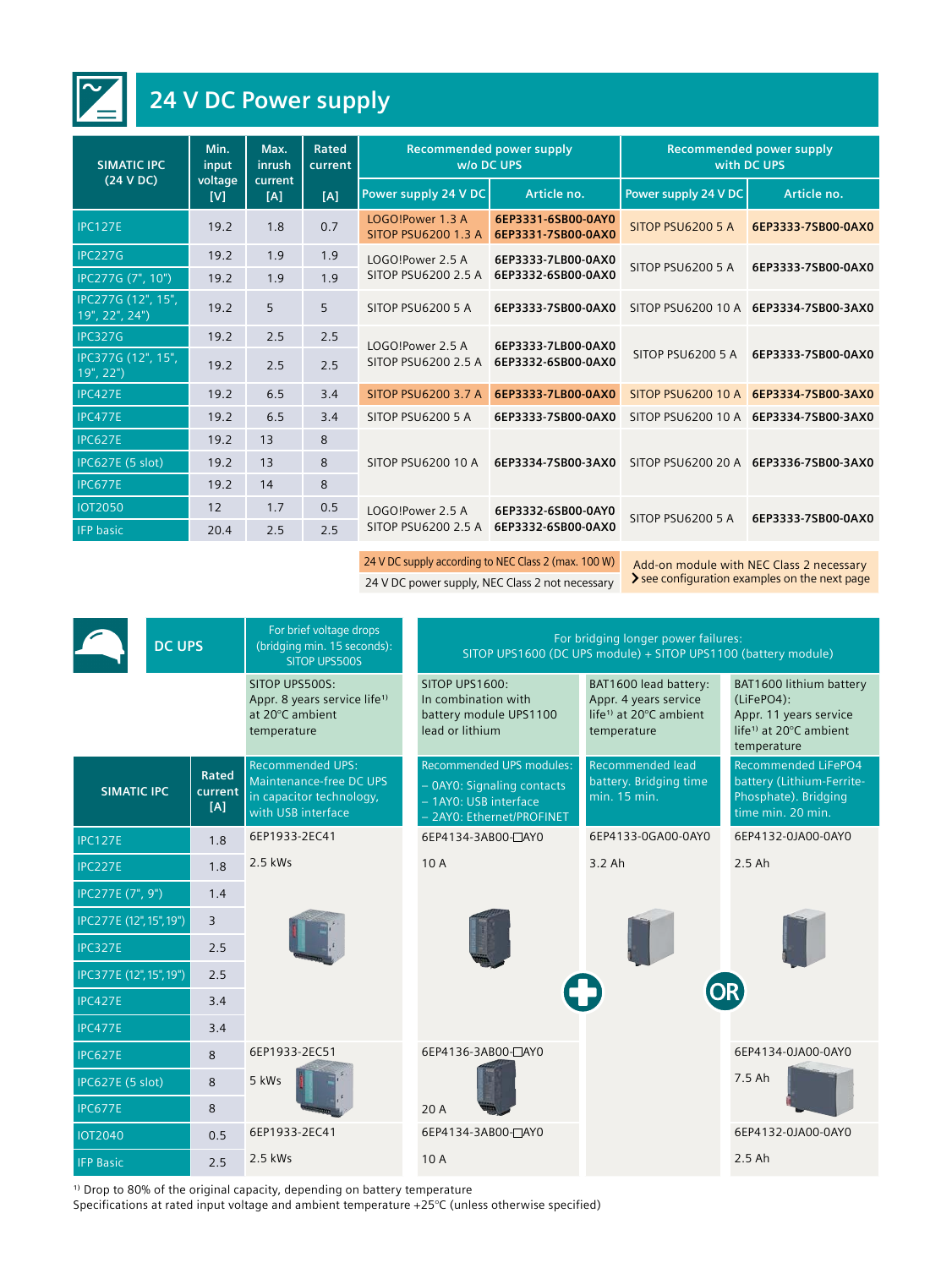

If SIMATIC IPCs with the required NEC Class 2 supply (max. 100 VA) are supplied via a DC UPS, it is not enough to use a power supply with NEC Class 2. This is because in buffer mode the IPC is supplied via the energy storage device (battery or capacitors), which does not limit the power output. SITOP add-on modules in NEC Class 2

ensure that the power limitation to 100 VA is maintained in both mains and buffer operation. This allows for the use of a more powerful power supply unit. Only the IPC according to NEC Class 2 is supplied by the redundancy module PSE202U 3.5 A. The PSE200U 4 x 3 A selectivity module is your best choice when several loads

are supplied while also being protected against overload.

With the CNX8600 8 x 2.5 A module, the SITOP PSU8600 power supply system also offers selective protection for NEC Class 2 outputs, which are protected against power failure by the system's own UPS modules.

## SIMATIC IPC supply with a powerful power supply unit and capacitor based DC UPS SITOP UPS500S and redundancy module SITOP PSE202U 3.5 A NEC Class 2



SIMATIC IPC supply with a powerful power supply unit and DC UPS module SITOP UPS1600 with battery module UPS1100 and selectivity module SITOP PSE200U 4 x 3 A NEC Class 2



SIMATIC IPC supply via power supply system SITOP PSU8600 with expansion module CNX8600 NEC Class 2 and buffering of outputs via DC UPS module SITOP UPS8600 with battery module SITOP BAT8600